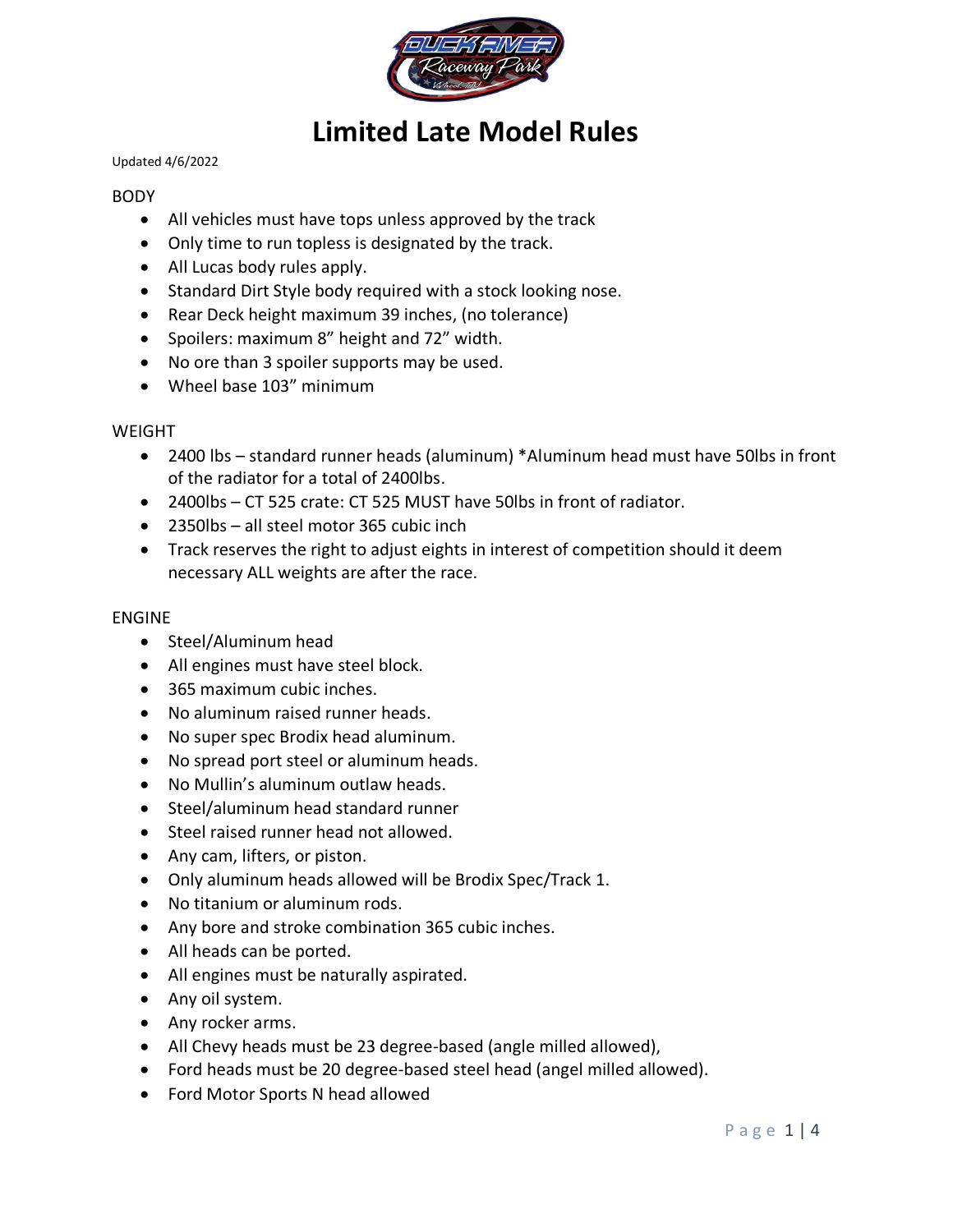

- Ford crate 2350lbs, must be as come from Ford.
- All crate engines can be bored no more than .0030
- Intake: Any single four-barrel intake permitted (may port and polish)
- Maximum engine set back no more than 6" from center of top ball joint to number 1 spark plug
- No spread port exhaust heads.

## ENGINE – CT525

- 2400lbs after race.
- 50 lbs in front of radiator.
- CT525 fuel sealed engine ALLOWED

### **CARBURETOR**

- Any 4150 based carburetor.
- No injection.
- Carburetor spacer maximum of 2 inches (any material).

### FUEL

- Racing gasoline and E-85 and alcohol.
- No nitrous oxide, or other fuel additives.
- Fuel Cell: All fuel cells must be mounted inside a 20-gauge metal box, supported by (2) 1/8 x 2" steel straps, mounted inside the protective structure of the vehicle.
- All fuel cells must have flap in top with a ball valve to keep fuel from running out if car is upside down.
- Fuel cell must have the pick-up line coming from the top half of the cell.

### **TRANSMISSION**

- Drive train must have transmission mounted on rear of engine.
- No direct drive or in-boxes.
- Any transmission, with working forward and reverse gears permitted, and must lead to one drive shaft.
- All drive shafts must be painted white or silver, and must be protected by a minimum of one safety hoop or a sling. (carbon fiber shafts are recommended).

### DRIVE SHAFT

• Drive shaft must be a minimum of 2" in diameter.

### REAR END

- Any type of quick-change rear end, no exotic materials allowed.
- Any steel or aluminum tube permitted. No lead may be bolted to the rear end.
- No spring rods.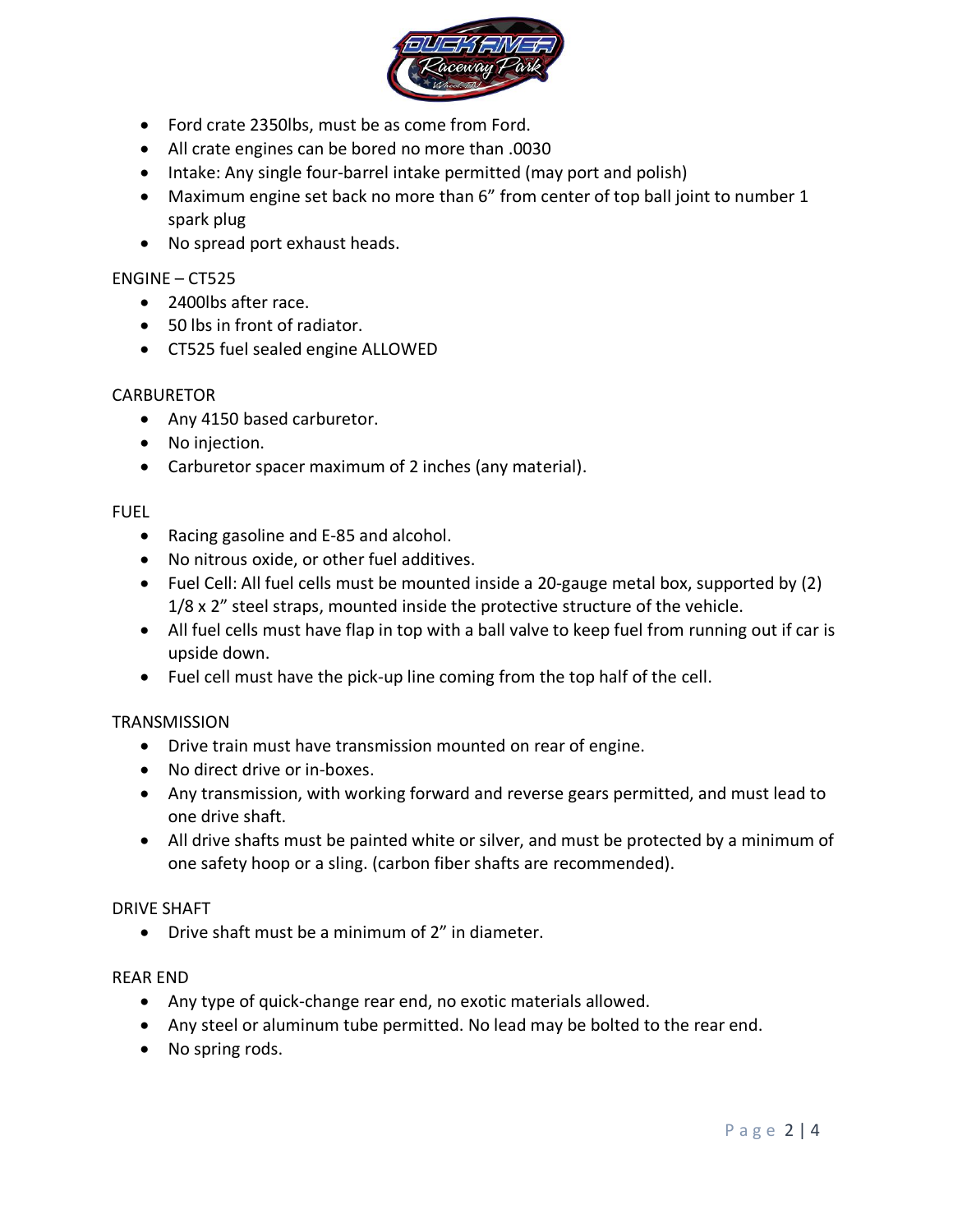

## SHOCKS

- No Bluetooth or computerized components.
- Standard late model shock, limit one per wheel except left rear may have one in front and one in back.
- No shocks may be adjustable from cockpit area
- No shock arms on the rear.

## **WHEELS**

- Any aluminum wheel that is mounted by lug nuts, NO carbon fiber.
- Maximum wheel width 14"

## TIRES

- Front tires open.
- Rear tires 1350 and up.
- Shoulder plated 1600 Hoosier
- American Racer 56, Crate 55, or LM 40.
- All tires must stick no less than 50 after qualifying.
- All numbers and names must remain on tire (no grinding off numbers and names).
- Tire samples may be taken at any time from any car. (If taken, prize money will be held pending results) If caught with chemicals in tires loss of pay for race and eligibility for points money.

# PERSONAL SAFETY EQUIPMENT / SEAT BELTS

- Car should be equipped with SFI 16.5 or SFI 16.1 approved seat belt restraint system until date of belt expiration.
- Seat belt restraint system shall be installed in accordance with the directions of system supplier or manufacturer.
- It is the responsibility of the drive to ensure his/her seat belt restraint system and all components are SFI approved and correctly installed, and maintained.

## **SEATS**

- High-back full containment seat should be securely mounted to frame as recommended by manufacturer.
- Suitable FIA manufacturer approved full containment seats are permitted.
- Cars must have a full-containment racing seat utilizing a left and right halo protecting drivers side-to-side, head and shoulder movement (25 pound weight penalty for cars competing without full containment seats).

## SAFETY APPAREL

- Driver must wear fire resistant uniform meeting SFI 3.2A/5 specs and display valid SFI 3.2/5 label.
- Each driver should wear fire resistant accessories that effectively cover the remaining parts of the body.
- Shoes should meet the FSI 3.3 specifications and display valid SFI 3.2/5 label.